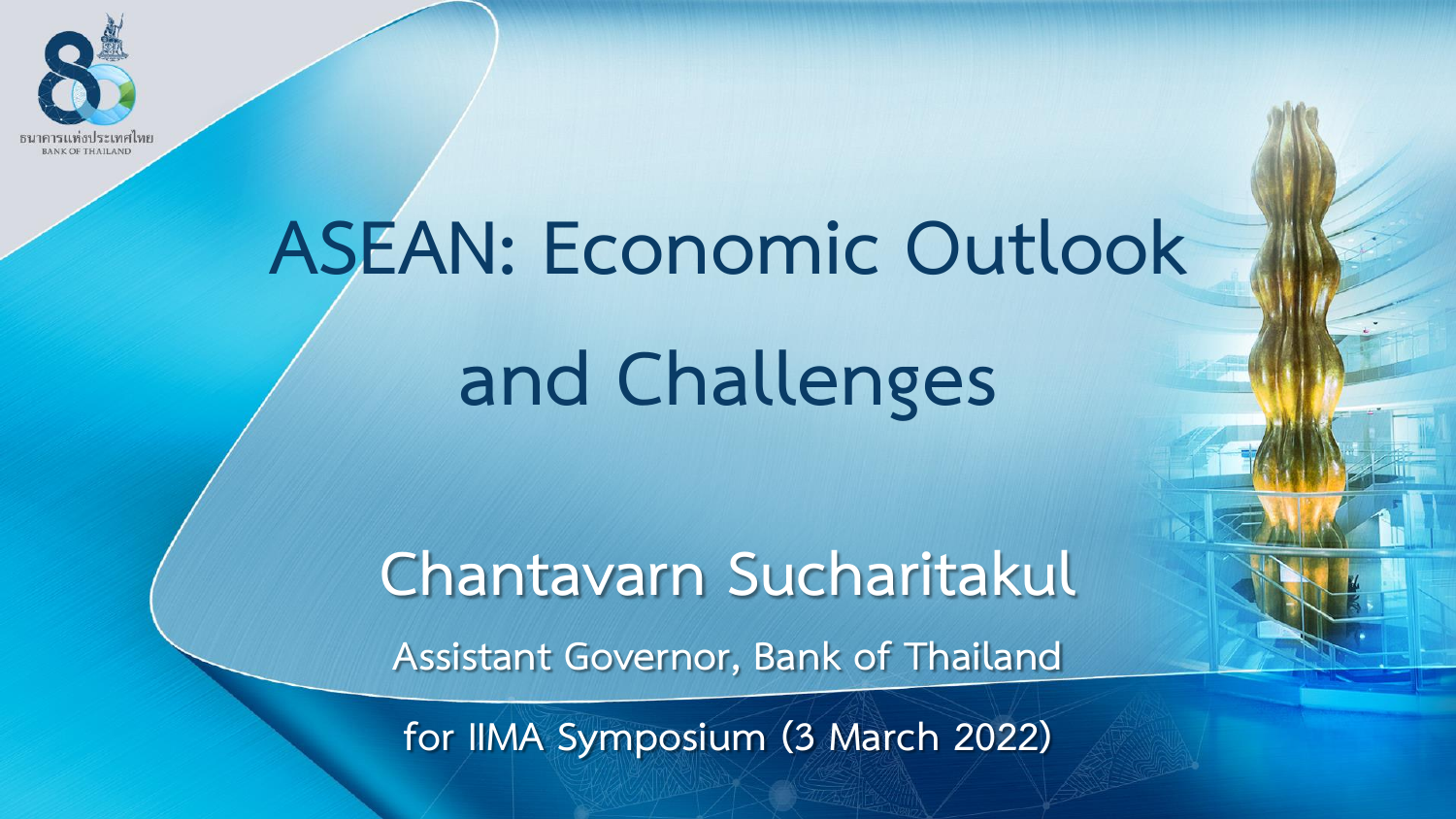

## **ASEAN's Economic Outlook**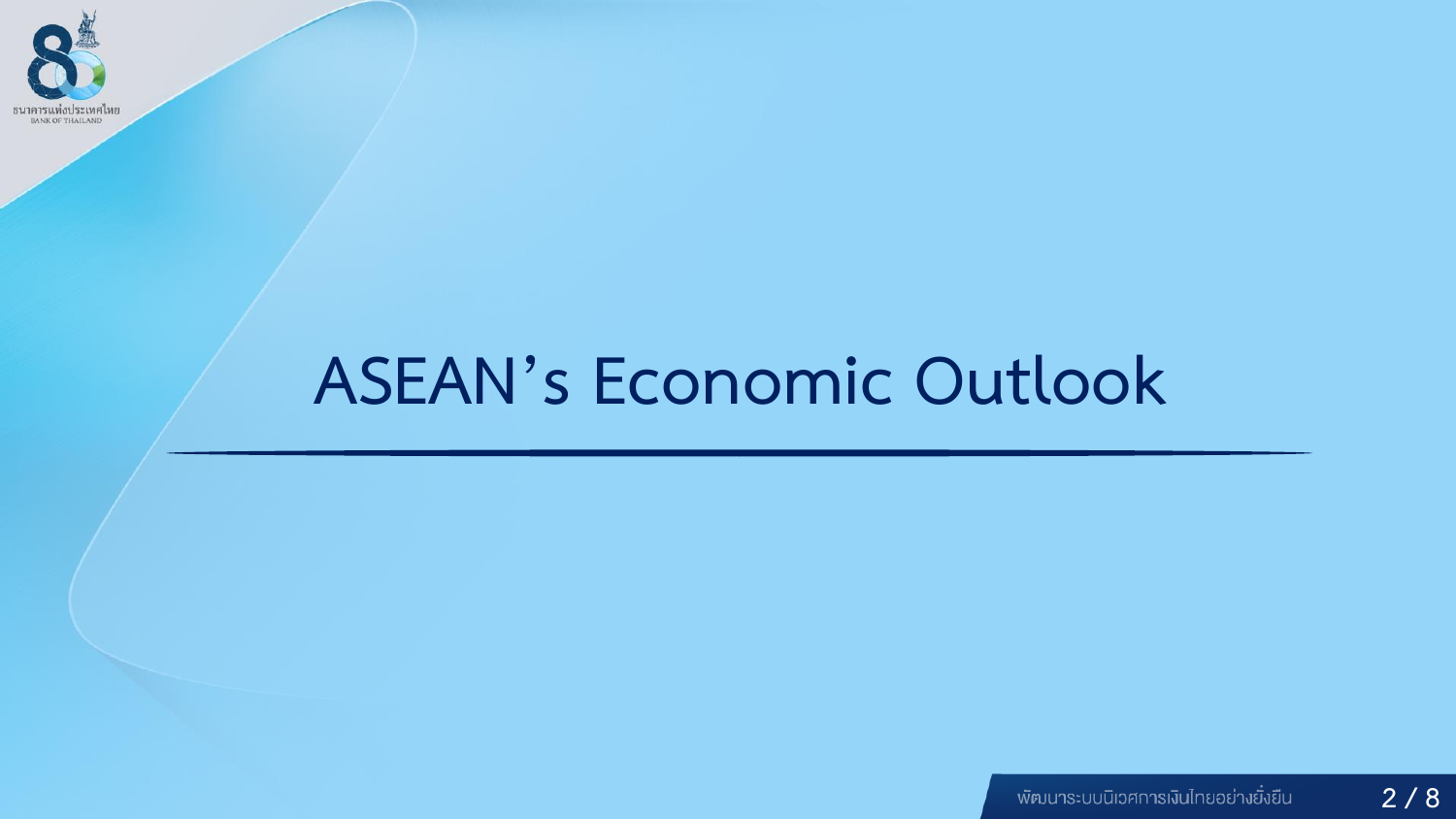

#### **GDP Growth Projections:**

#### **World, Asia, ASEAN and Advanced Economies**

| Year                                                                                     | World  | Emerging &<br>Developing Asia | <b>ASEAN</b> | China  | India  | Thailand | <b>AE</b> |
|------------------------------------------------------------------------------------------|--------|-------------------------------|--------------|--------|--------|----------|-----------|
| 2017-2019 avg                                                                            | 3.4    | 6.1                           | 5.1          | 6.6    | 5.8    | 3.5      | 2.1       |
| 2020                                                                                     | $-3.1$ | $-0.8$                        | $-3.3$       | 2.3    | $-7.3$ | $-6.1$   | $-4.5$    |
| 2021                                                                                     | 5.9    | 7.2                           | 2.6          | 8.0    | 9.5    | 1.0      | 5.2       |
| Revision from April 2021 WEO                                                             | $-0.1$ | $-1.3$                        | $-1.9$       | $-0.4$ | $-3.0$ | $-1.6$   | 0.1       |
| 2022                                                                                     | 4.9    | 6.3                           | 5.5          | 5.6    | 8.5    | 4.5      | 4.5       |
| Revision from April 2021 WEO<br>the contract of the contract of the contract of the con- | 0.5    | 0.3                           | $-0.3$       | 0.0    | 1.6    | $-1.2$   | 0.9       |

**Source: IMF World Economic Outlook / Regional Economic Outlook (Oct 2021)**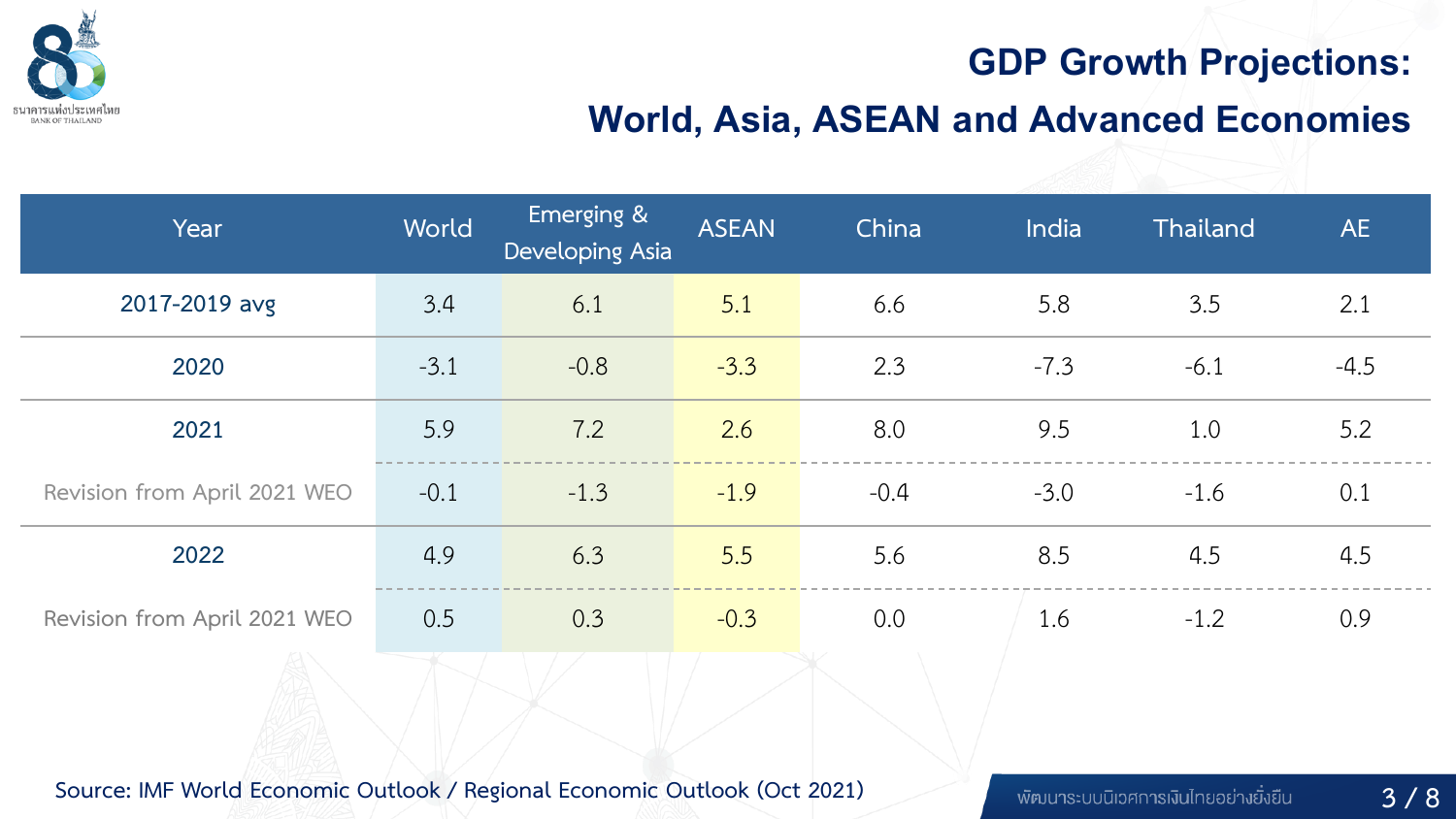

### **GDP Growth Projections: ASEAN**

|                                 | <b>BN</b> | <b>CA</b>     | IN     | LA        | <b>MA</b>  | <b>MM</b>  | PH     | SG     | TH.    | <b>VN</b> |
|---------------------------------|-----------|---------------|--------|-----------|------------|------------|--------|--------|--------|-----------|
|                                 |           | $\frac{1}{2}$ |        | $\bullet$ | $C \equiv$ | $\bigstar$ |        | © ∣    |        | $\star$   |
| 2020                            | 1.1       | $-3.1$        | $-2.1$ | $-0.4$    | $-5.6$     | 3.2        | $-9.6$ | $-5.4$ | $-6.1$ | 2.9       |
| 2021                            | 2.0       | 1.9           | 3.2    | 2.1       | 3.5        | $-17.9$    | 3.2    | 6.0    | 1.0    | 3.8       |
| Revision from<br>April 2021 WEO | 0.3       | $-2.2$        | $-1.1$ | $-2.6$    | $-3.0$     | $-9.0$     | $-3.7$ | 0.8    | $-1.6$ | $-2.7$    |
| 2022                            | 2.6       | 5.7           | 5.9    | 4.2       | 6.0        | $-0.1$     | 6.3    | 3.2    | 4.5    | 6.6       |
| Revision from<br>April 2021 WEO | 0.0       | $-0.3$        | 0.1    | $-1.4$    | 0.0        | $-1.5$     | $-0.2$ | 0.0    | $-1.2$ | 0.6       |

**Source: IMF Regional Outlook (Oct 2021)**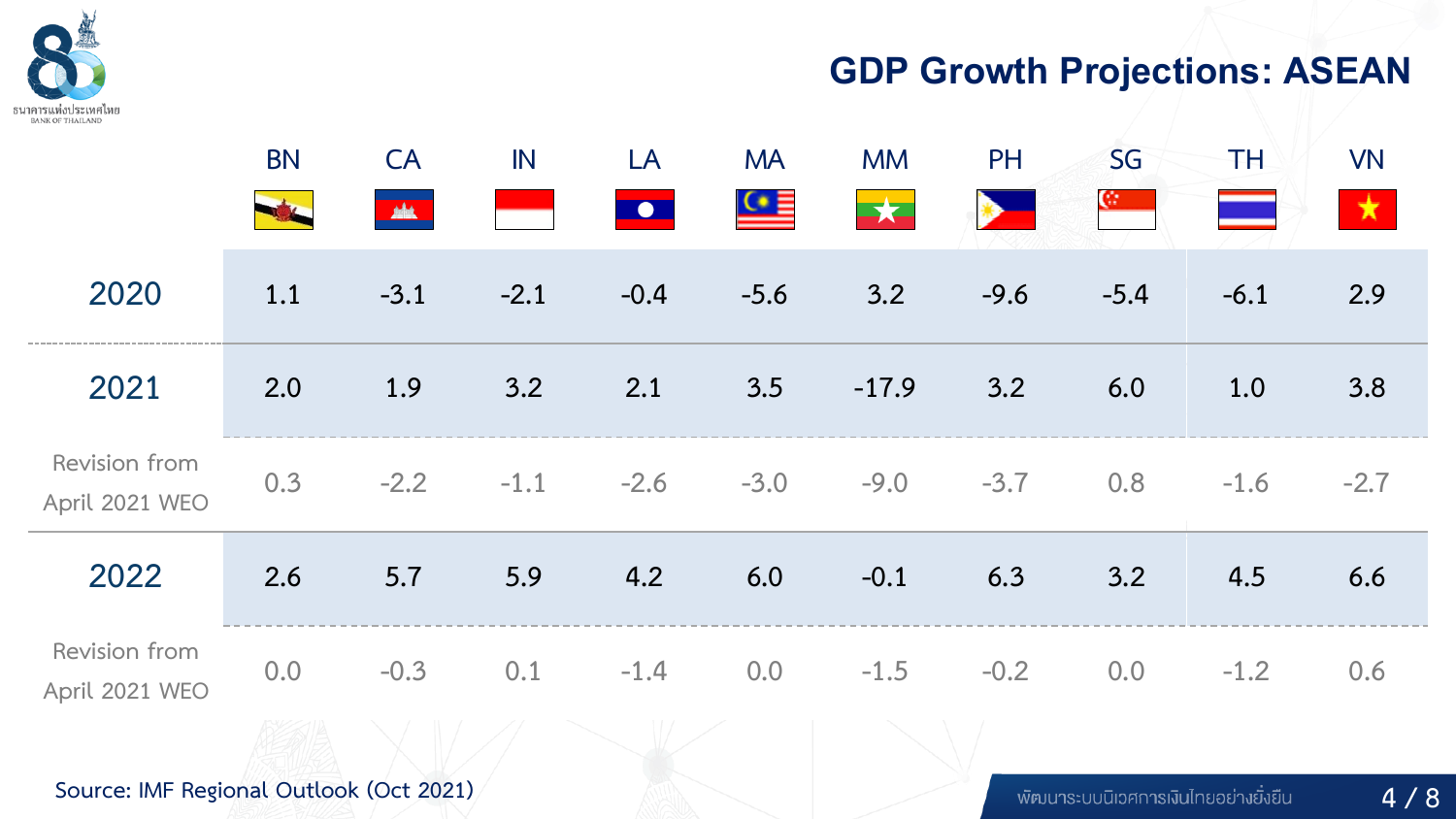

#### **The largest growth downgrades amid low vaccination**



**Growth Revisions in Asia versus the World** (Percentage points)



**Source: IMF Regional Outlook (Oct 2021)**

**5 / 8**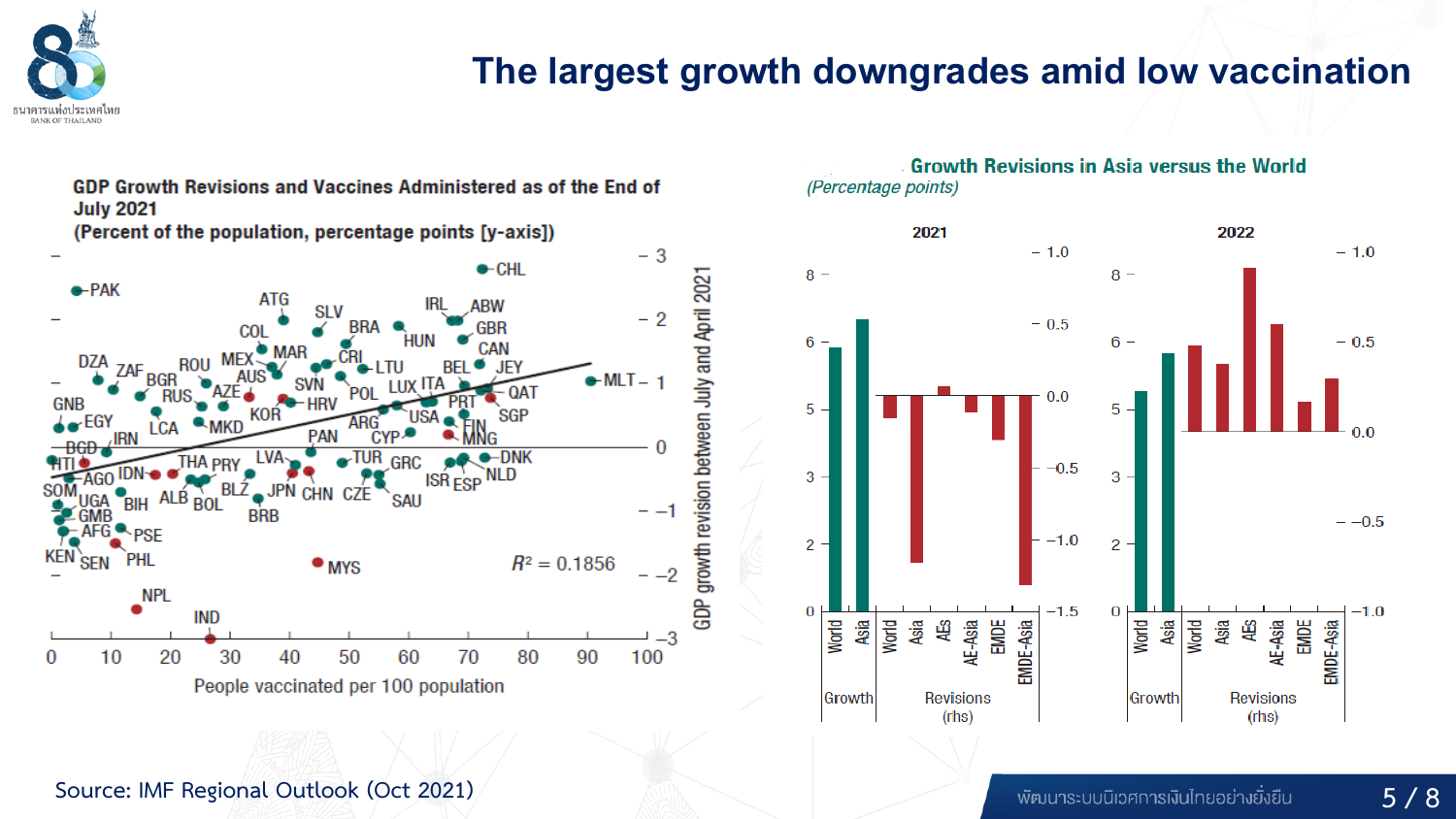

### **Current vaccination rate is above 70% for 6 out of 10 ASEAN countries**



Source: Official data collated by Our World in Data

Note: Alternative definitions of a full vaccination, e.g. having been infected with SARS-CoV-2 and having 1 dose of a 2-dose protocol, are ignored to maximize comparability between countries.

CC BY

**6 / 8**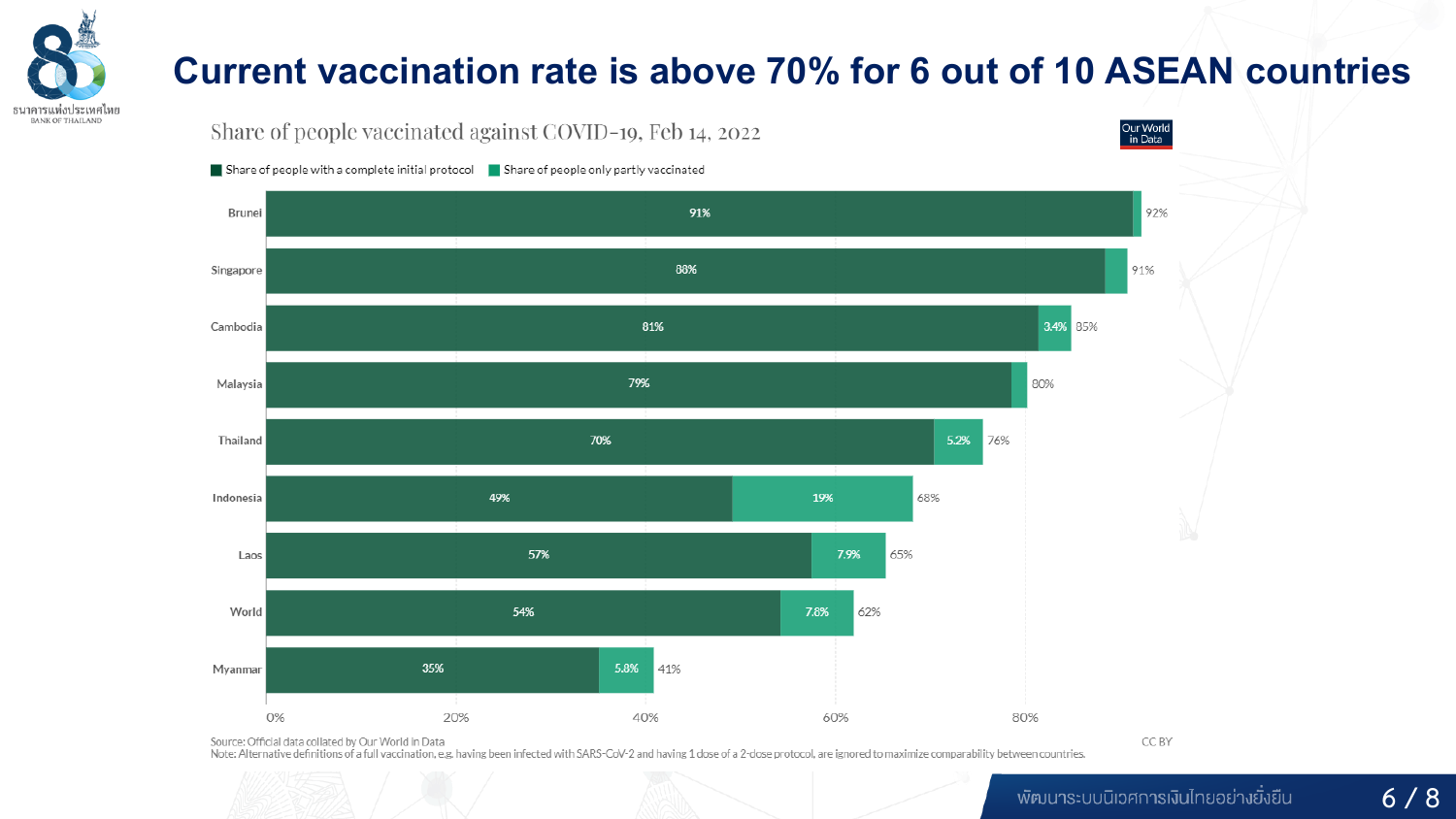

# **Challenges facing the ASEAN region**